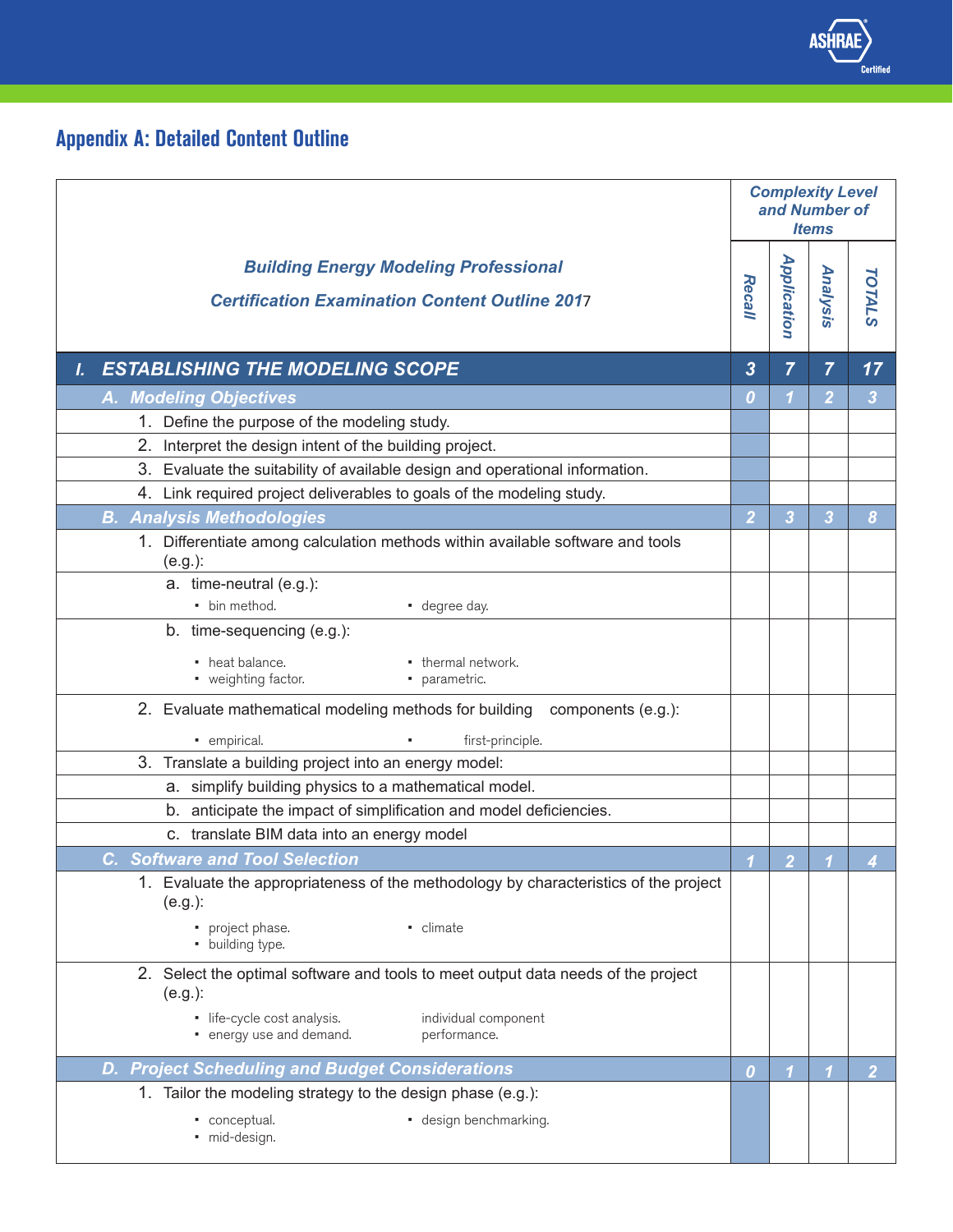

*Recall*

*Application*

|    | 2. Recognize budget implications of and on modeling methodology.                                                                                                   |                |                            |                |                         |
|----|--------------------------------------------------------------------------------------------------------------------------------------------------------------------|----------------|----------------------------|----------------|-------------------------|
|    | 3. Make approximations targeted toward specific model limitations.                                                                                                 |                |                            |                |                         |
| Ш. | <b>COMPONENTS OF BUILDING AND ENERGY SYSTEMS</b>                                                                                                                   | 11             | 14                         | 13             | 38                      |
|    | A. Location and Climate Definition                                                                                                                                 |                |                            |                | $\overline{\mathbf{3}}$ |
|    | 1. Use commonly available data about the local climate (e.g.):<br>- temperature.<br>• solar.<br>• humidity.<br>• elevation.<br>• precipitation.<br>$\bullet$ wind. |                |                            |                |                         |
|    | 2. Choose the best source of weather data for a project (e.g.):                                                                                                    |                |                            |                |                         |
|    | • geographically equivalent.<br>• long-term representative.<br>• constructed.<br>• historical for a time period.                                                   |                |                            |                |                         |
|    | 3. Identify site characteristics (e.g.):                                                                                                                           |                |                            |                |                         |
|    | · microclimates.<br>• adjacent buildings.<br>• reflectance.<br>• orientation.<br>· shading.<br>• vegetation effects.                                               |                |                            |                |                         |
|    | <b>B. Building Envelope and Partitions</b>                                                                                                                         | -1             | $\overline{2}$             | $\overline{2}$ | $5\overline{5}$         |
|    | 1. Model exterior and interior opaque surface performance (e.g.):<br>thermal transmission and<br>• geometry.<br>• boundary conditions.<br>capacitance.             |                |                            |                |                         |
|    | 2. Model ground-coupled surface performance                                                                                                                        |                |                            |                |                         |
|    | 3. Model fenestrations (e.g.):                                                                                                                                     |                |                            |                |                         |
|    | · solar heat gain.<br>· glazing.<br>· shading.<br>• framing.<br>• reflectance.<br>• spectral.                                                                      |                |                            |                |                         |
|    | 4. Model building airflow (e.g.):<br>· psychrometrics.<br>• driving forces of infiltration.<br>· air-tightness.                                                    |                |                            |                |                         |
|    | <b>C. Building HVAC Systems</b>                                                                                                                                    | $\overline{3}$ | $\overline{3}$             | $\overline{2}$ | 8                       |
|    | 1. Model terminal equipment in each zone (e.g.):<br>• perimeter heating.<br>• heated / chilled radiant slabs.<br>• fan coil units.<br>• VAV / CAV boxes.           |                |                            |                |                         |
|    | 2. Model secondary distribution systems (e.g.):<br>• refrigerant.<br>· air.<br>• water.                                                                            |                |                            |                |                         |
|    | 3. Model primary energy systems (e.g.):<br>- chillers.<br>• thermal storage.<br>• combined heat and power.<br>• boilers.<br>• heat rejection.                      |                |                            |                |                         |
|    | 4. Model packaged systems (e.g.):<br>· split.<br>packaged terminal air-<br>· roof-top.<br>conditioner.                                                             |                |                            |                |                         |
|    | 5. Model ventilation (e.g.):<br>• mechanical<br>• natural                                                                                                          |                |                            |                |                         |
|    | <b>D. Lighting Systems</b>                                                                                                                                         | 1              | $\boldsymbol{\mathcal{L}}$ | 1              | 3                       |
|    | 1. Model artificial lighting power.                                                                                                                                |                |                            |                |                         |
|    | 2. Model daylighting (e.g.):<br>· illuminance<br>• glare                                                                                                           |                |                            |                |                         |
|    | 3. Distribute lighting heat gain among room, return, and plenum.                                                                                                   |                |                            |                |                         |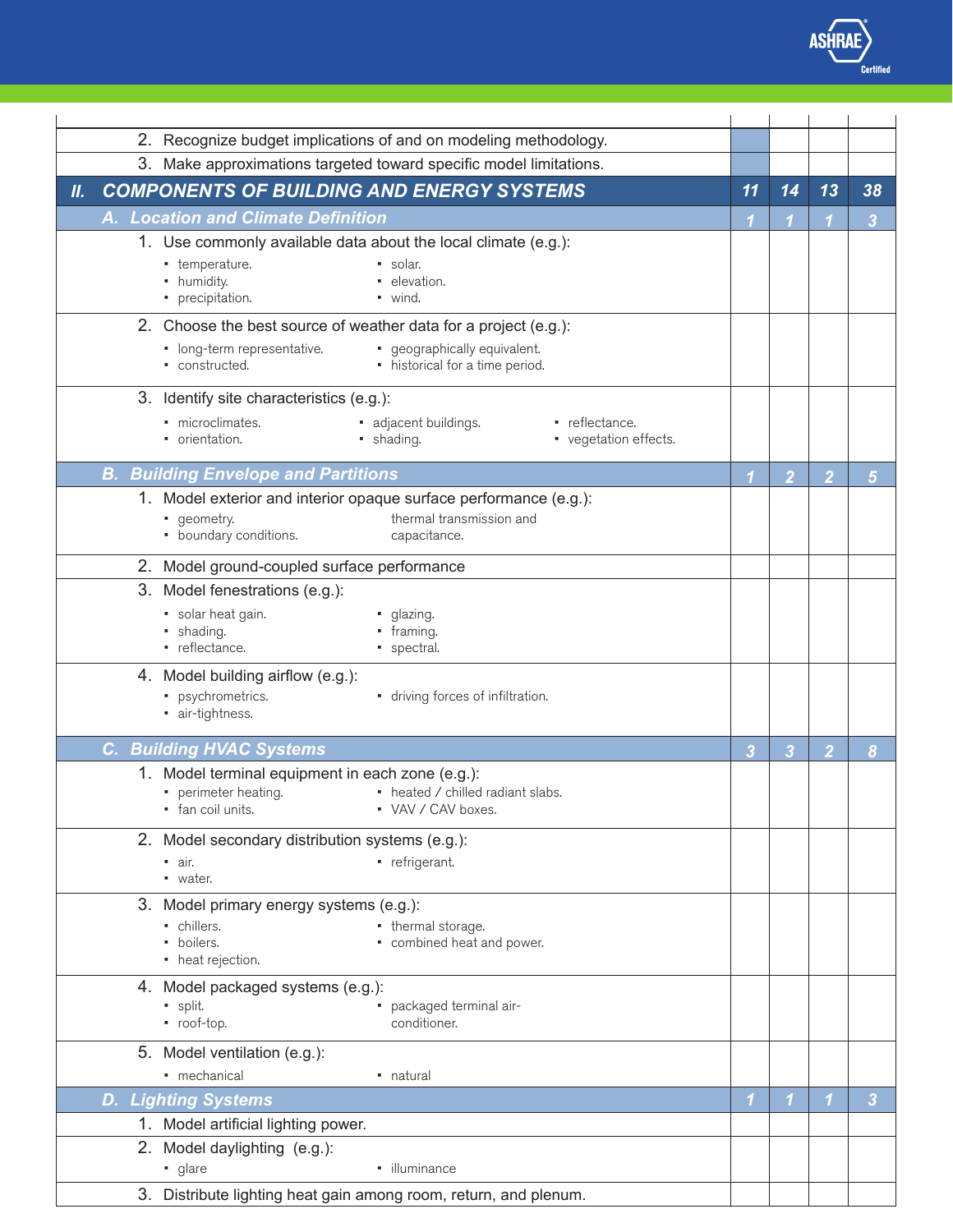*Analysis* /<br>erti<br>| *Certified* 

*Recall*

*Application*

| <b>E. Other Internal and Process Loads</b>                                                                                                                                                                                                                                      |                         |   |   | 5              |
|---------------------------------------------------------------------------------------------------------------------------------------------------------------------------------------------------------------------------------------------------------------------------------|-------------------------|---|---|----------------|
| 1. Differentiate between space loads and building loads.                                                                                                                                                                                                                        |                         |   |   |                |
| 2. Model loads as sensible, latent, or radiant fractions and thermal distribution<br>(e.g.):<br>• occupants.<br>• appliances.<br>• external lighting.<br>• water heating.<br>• vertical transportation.<br>• special processes.<br>• commercial refrigeration.<br>• plug loads. |                         |   |   |                |
| <b>F. District Energy Systems</b>                                                                                                                                                                                                                                               | $\boldsymbol{0}$        | 1 | 1 | $\overline{2}$ |
| 1. Model purchased energy.                                                                                                                                                                                                                                                      |                         |   |   |                |
| 2. Model shared energy systems.                                                                                                                                                                                                                                                 |                         |   |   |                |
| <b>G. Renewable Energy Systems</b>                                                                                                                                                                                                                                              | $\overline{\mathbf{1}}$ |   |   | 3              |
| 1. Model solar thermal systems.                                                                                                                                                                                                                                                 |                         |   |   |                |
| 2. Model onsite power generation (e.g.):                                                                                                                                                                                                                                        |                         |   |   |                |
| • photovoltaic.<br>$\bullet$ wind.                                                                                                                                                                                                                                              |                         |   |   |                |
| Evaluate financing options for renewable energy (e.g., power purchase<br>3.<br>agreements, solar leases).                                                                                                                                                                       |                         |   |   |                |
| Н.<br><b>Controls</b>                                                                                                                                                                                                                                                           | $\overline{2}$          | 4 | 3 | 9              |
| 1. Model HVAC controls:                                                                                                                                                                                                                                                         |                         |   |   |                |
| a. temperature.                                                                                                                                                                                                                                                                 |                         |   |   |                |
| b. humidification and de-humidification.                                                                                                                                                                                                                                        |                         |   |   |                |
| c. supply air variation e.g.,                                                                                                                                                                                                                                                   |                         |   |   |                |
| • supply pressure variation.<br>• supply pressure and<br>• supply temperature variation.<br>temperature coordination.                                                                                                                                                           |                         |   |   |                |
| d. outside air ventilation e.g.,<br>• quantity.<br>• temperature.<br>• quality.<br>demand-control.<br>• humidity.                                                                                                                                                               |                         |   |   |                |
| e. supply and return flow (e.g.):                                                                                                                                                                                                                                               |                         |   |   |                |
| • economizers.<br>• maximum and minimum.<br>• exhaust.<br>• capacity control.                                                                                                                                                                                                   |                         |   |   |                |
| 2. Model lighting controls (e.g.):                                                                                                                                                                                                                                              |                         |   |   |                |
| · illuminance.<br>• glare considerations.<br>• occupancy.<br>· dimming.<br>• time-based.                                                                                                                                                                                        |                         |   |   |                |
| 3. Model controls for miscellaneous equipment (e.g.):<br>• service hot water.<br>• vertical transportation.<br>• process equipment.                                                                                                                                             |                         |   |   |                |
| 4. Describe basic control sequences (e.g.):                                                                                                                                                                                                                                     |                         |   |   |                |
| • 2-position.<br>• proportional integral derivative.<br>· scheduled.                                                                                                                                                                                                            |                         |   |   |                |
| 5. Sequence equipment to manage loads (e.g.):                                                                                                                                                                                                                                   |                         |   |   |                |
| · large plant equipment.<br>· pumps.<br>$-$ fans.                                                                                                                                                                                                                               |                         |   |   |                |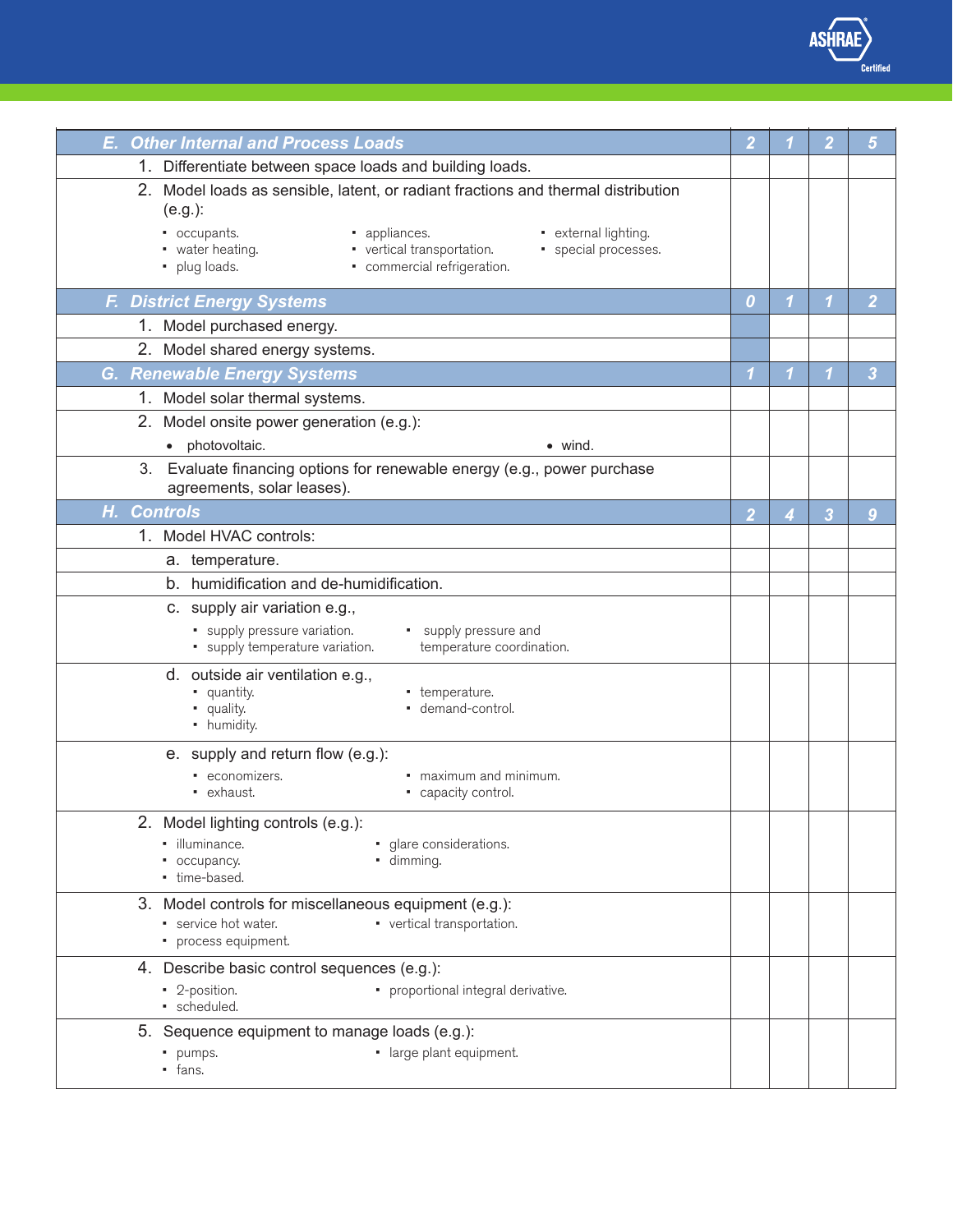*Analysis T*<br>Priod<br>Totals *Certified* 

*Recall*

*Application*

| <b>III.</b> |    | <b>APPLICATIONS OF ENERGY MODELS FOR BUILDINGS</b>                                                                                                                           | 6                | 10              | 6              | 22             |
|-------------|----|------------------------------------------------------------------------------------------------------------------------------------------------------------------------------|------------------|-----------------|----------------|----------------|
|             |    | <b>A. Simulation Comparisons</b>                                                                                                                                             | $\overline{2}$   | 3               | $\overline{2}$ | $\overline{7}$ |
|             |    | 1. Compare alternative simulation results (e.g.):                                                                                                                            |                  |                 |                |                |
|             |    | • code compliance<br>• performance relative to standards<br>• parametric studies<br>• equipment and component selection                                                      |                  |                 |                |                |
|             |    | 2. Compare a simulation to measured data.                                                                                                                                    |                  |                 |                |                |
|             |    | a. statistical models.                                                                                                                                                       |                  |                 |                |                |
|             |    | b. calibrated building-specific data (e.g.):                                                                                                                                 |                  |                 |                |                |
|             |    | • forensics<br>- utility bills<br>• measurement and verification                                                                                                             |                  |                 |                |                |
|             |    | <b>B. Modeling Energy Performance</b>                                                                                                                                        | $\overline{3}$   | $5\phantom{.0}$ | $\overline{2}$ | 10             |
|             |    | 1. Choose whole-building metrics (e.g.):                                                                                                                                     |                  |                 |                |                |
|             |    | · site energy consumption<br>• cost<br>• source energy consumption<br>• demand<br>• emissions<br>· PCI, EUI                                                                  | X                |                 | X              |                |
|             |    | 2. Choose component metrics (e.g.):                                                                                                                                          |                  |                 |                |                |
|             |    | · equipment usage<br>· equipment sizes<br>• component performance                                                                                                            | X                |                 |                |                |
|             |    | 3. Choose metrics for indoor environmental performance (e.g.):                                                                                                               |                  |                 |                |                |
|             |    | • humidity<br>- temperature<br>• ventilation rate<br>· daylighting                                                                                                           |                  |                 |                |                |
|             |    | C. Evolution of Simulation Techniques to Meet Project Methods and<br><b>Objectives</b>                                                                                       | $\boldsymbol{0}$ |                 | 1              | 2              |
|             |    | 1. Adapt simulations to the project phase.                                                                                                                                   |                  |                 |                |                |
|             |    | 2. Customize simulations for changes in building use.                                                                                                                        |                  |                 |                |                |
|             | D. | <b>Baseline Building Models</b>                                                                                                                                              | $\mathbf 1$      | 1               |                | 3              |
|             |    | 1. Distinguish between regulated and non-regulated energy use.                                                                                                               |                  |                 |                |                |
|             |    | 2. Define model inputs that are the same for both the baseline and proposed design<br>models (neutral independent and neutral dependent) and those that can be<br>different. |                  |                 |                |                |
| IV.         |    | <b>INTERPRETATIONS OF ENERGY MODEL RESULTS</b>                                                                                                                               | 5                | 10              | 8              | 23             |
|             |    | A. Verification and Troubleshooting of Simulation Results                                                                                                                    |                  | 3               | 3              | $\overline{7}$ |
|             |    | 1. Perform reality check (e.g.):                                                                                                                                             |                  |                 |                |                |
|             |    | • hand calculations<br>• mass and energy balance values<br>• conformance with expected                                                                                       |                  |                 |                |                |
|             |    | 2. Perform software check (e.g.):                                                                                                                                            |                  |                 |                |                |
|             |    | - metering<br>• input files<br>• hourly reports                                                                                                                              |                  |                 |                |                |
|             | 3. | Perform parametric bracketing to verify model sensitivity.                                                                                                                   |                  |                 |                |                |
|             | 4. | Review data for anomalies.                                                                                                                                                   |                  |                 |                |                |
|             | 5. | Reconcile anomalies using single time-step reports.                                                                                                                          |                  |                 |                |                |
|             |    | 6. Resolve loads not met and hours outside of control range.                                                                                                                 |                  |                 |                |                |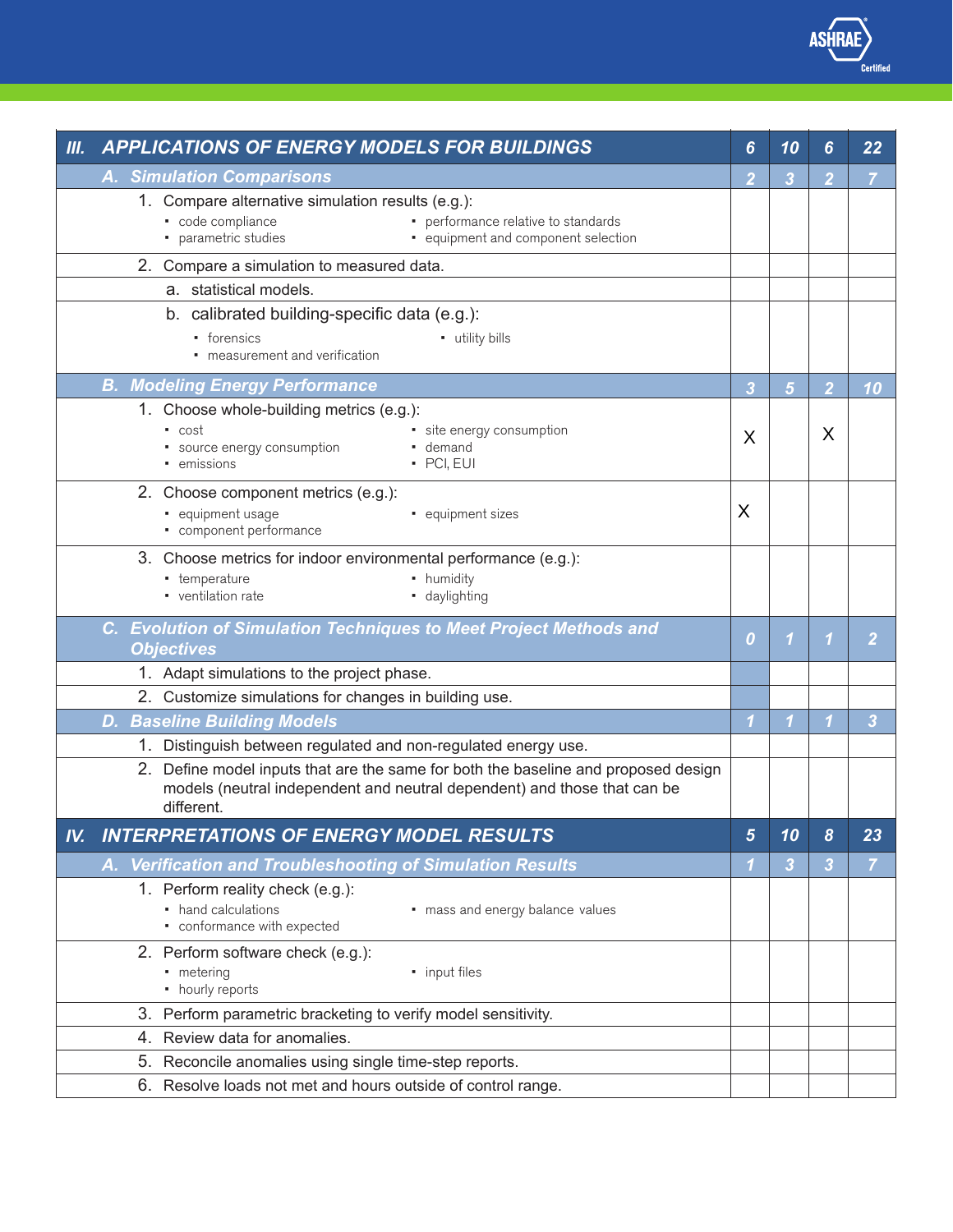*B. Analyzing and Comparing Modeling Results 2 4 2 8* 1. Analyze simulation outputs (e.g.): 2. Compare outputs to targets (e.g.): *C. Economic Analyses 1 1 1 3* 1. Determine effects of utility rate structures and regulations on costs. 2. Calculate financial metrics (e.g.): *D. Sensitivity Analyses 0 1 1 2* 1. Perform a sensitivity analysis on modeling assumptions. 2. Identify critical synergistic interactions of building components. *E. Project Deliverable 1 1 1 3* 1. Communicate results. 2. Communicate methodology and assumptions on which results are based. 3. Submit documentation that affirms the accuracy and completeness of results. 4. Recommend actions.  *TOTALS 25 41 34 100* • component metrics • whole building metric • energy use intensity • rating programs • building labelling programs • codes • life-cycle costing • investment performance • effects of incentives X X X X X

*Recall*

*Application*

*Analysis*

/<br>erti<br><u>\_\_\_</u>

heitite